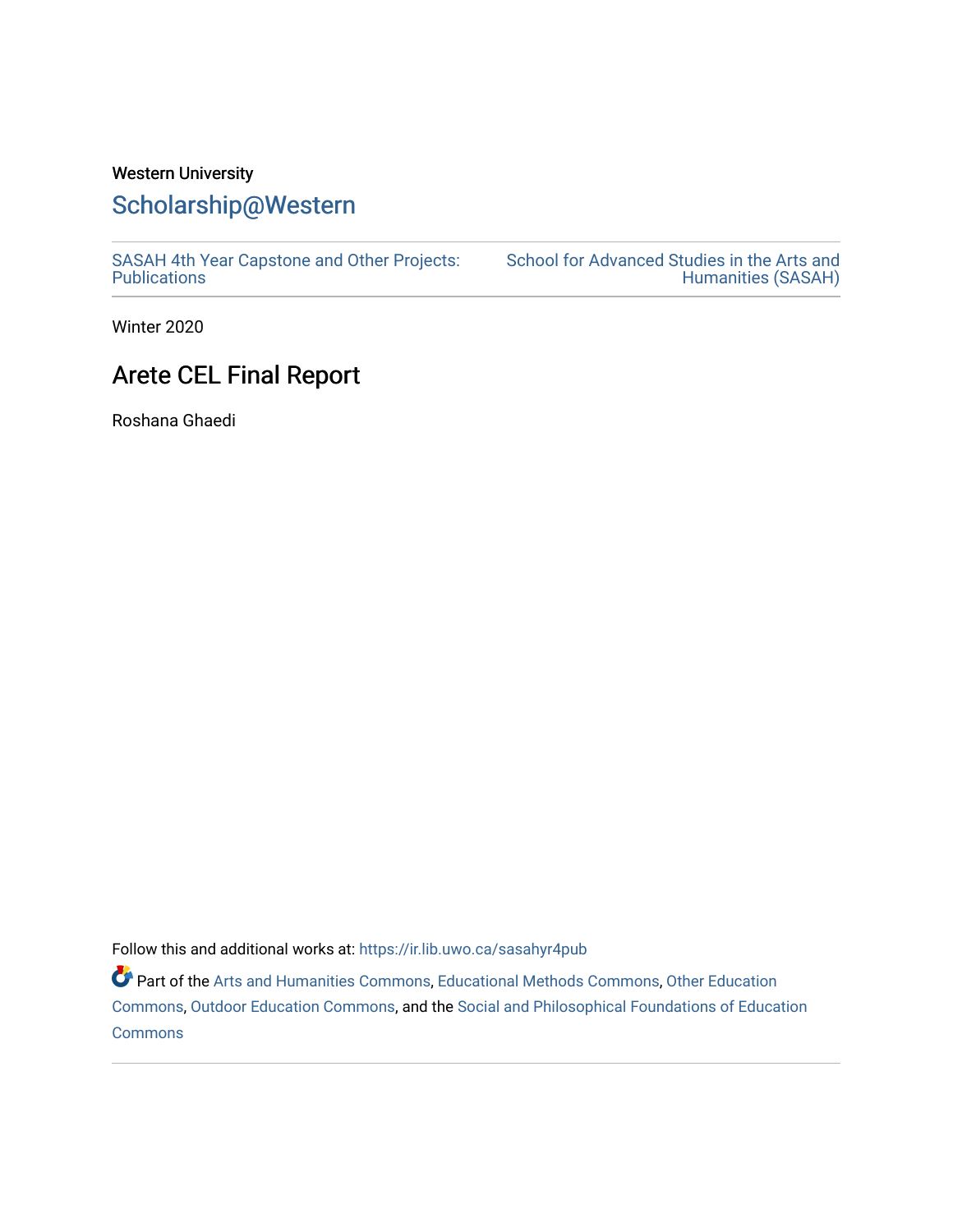Roshana Ghaedi Professor Barbara Bruce SASAH CEL Project 16 April 2019

#### ARETE CEL Final Report

Even years after the fact, it's difficult to effectively summarize what I learned at Arete and how it changed me. For me, Arete was a singularly formative experience, a period of absolute shock that adjusted many of my beliefs and completely eradicated others. It was not a simplistically pleasant experience. There were many moments of discomfort and frustration when I came up against my own limitations and those of my cohort, when our visions for the future were frustrated by the reality of our scarce resources and fraught emotional states. There was no clear beginning and end date: long before I ever arrived in the Blue Ridge mountains, I was dealing with new questions posed to me by the application process and by the change in values it took to decide to go to a summer seminar in an isolated North Carolinian farm instead of taking classes at university or finding a paying job. Long after I'd left the Arthur Morgan School campus, I was still intimately involved with Arete through my work as the Recruitment Committee Chair, which took up a good deal of my time this past year. And the questions, dilemmas, and joys of the Arete experience continue to haunt and inspire me every day.

# **1. Education**

Of Arete's three founding pillars, which are academics, self-governance, and labour, I was most comfortable with academics. I've always had a frustrated relationship with my education: at times, I felt completely invested, unbelievably excited to continue learning and thinking about difficult problems. At other times, I felt that it was all needlessly competitive, achieving very little other than an arbitrary measurement of an intelligence that I myself didn't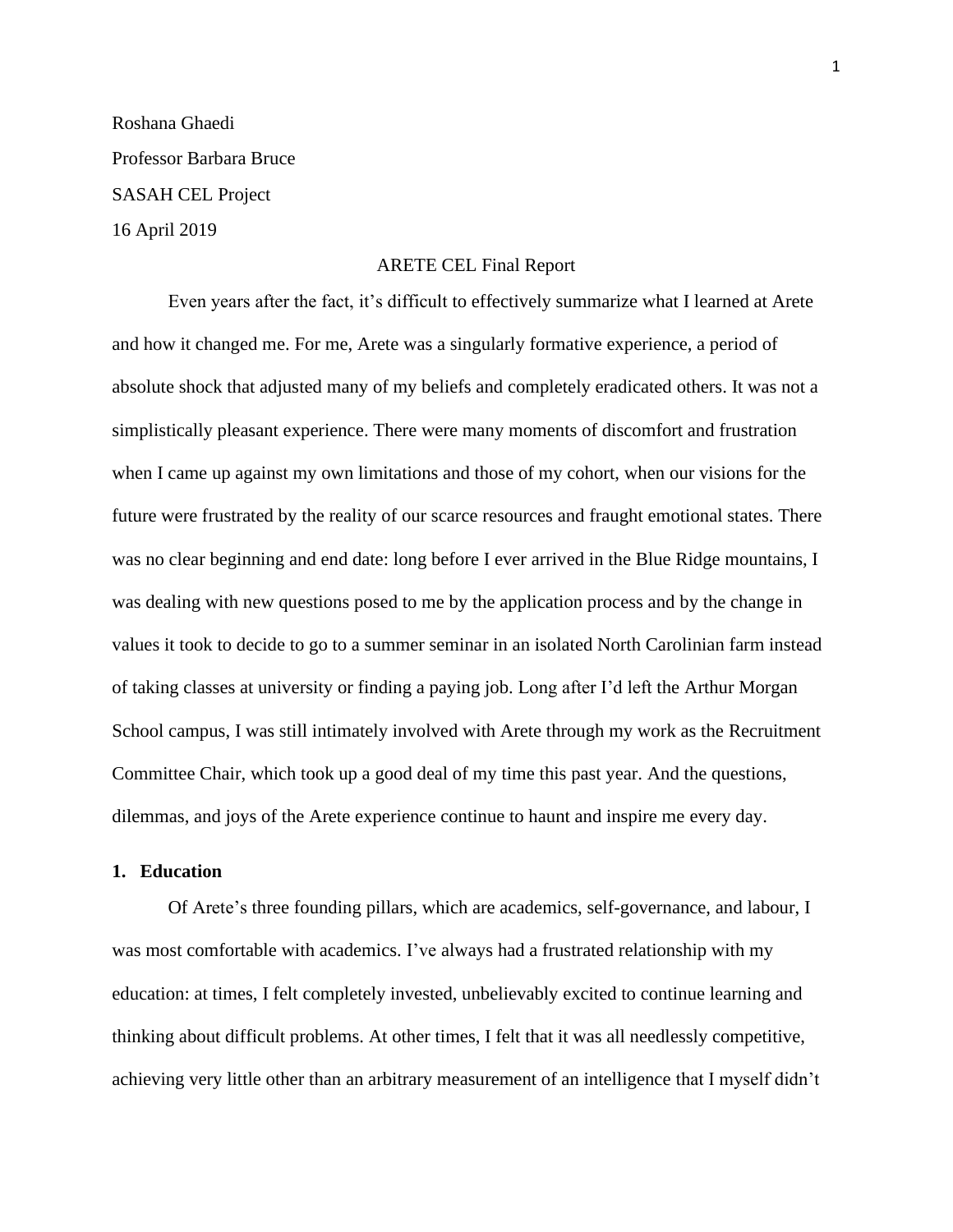value. Classes were something that I worked at dutifully, often with more annoyance than joy. At Arete, however, I had neither my traditional motivators (grades, the knowledge that I was paying an inordinate amount of money for my degree) nor my traditional sources of frustration (rigid class structures, overly competitive cohorts, professors so distant and so abstract I felt I was listening to an alien) to structure my relationship with learning. I needed to negotiate a new relationship to education, one that was grounded in my own interests and capabilities.

This process was complicated by my cohort's decision, three weeks into the program, to completely re-write our syllabus. Frustrated by the disconnect between classroom hours spent following a Great Books syllabus that involved hours of poring over ancient texts with no secondary sources and the ongoing political and social turmoil in the areas surrounding our community, we decided to re-focus the syllabus to discuss the intersection between theoretical frameworks and practical action. This was a radical exercise of our own agency in the educational process and led to a restructuring of the patterns of power inherent in education. Our professor took on the role of a coordinator and consolidator rather than a storied receptacle of knowledge; we began to see ourselves as active co-producers of a communal educational process. This process was more complicated than we'd originally expected, and the truth is that the second half of our course was marked by as many failures as successes. Still, the effect this experience had on me is unmistakable: my center of attention in class shifted radically from a singular focus on the professor to a much more dispersed understanding of learning as a group activity.

The same concerns that led to our restructuring of the course have coloured my academic experiences ever since, in ways that have often been fraught and emotional, but have also been personally rewarding and productively challenging. After spending a summer combining the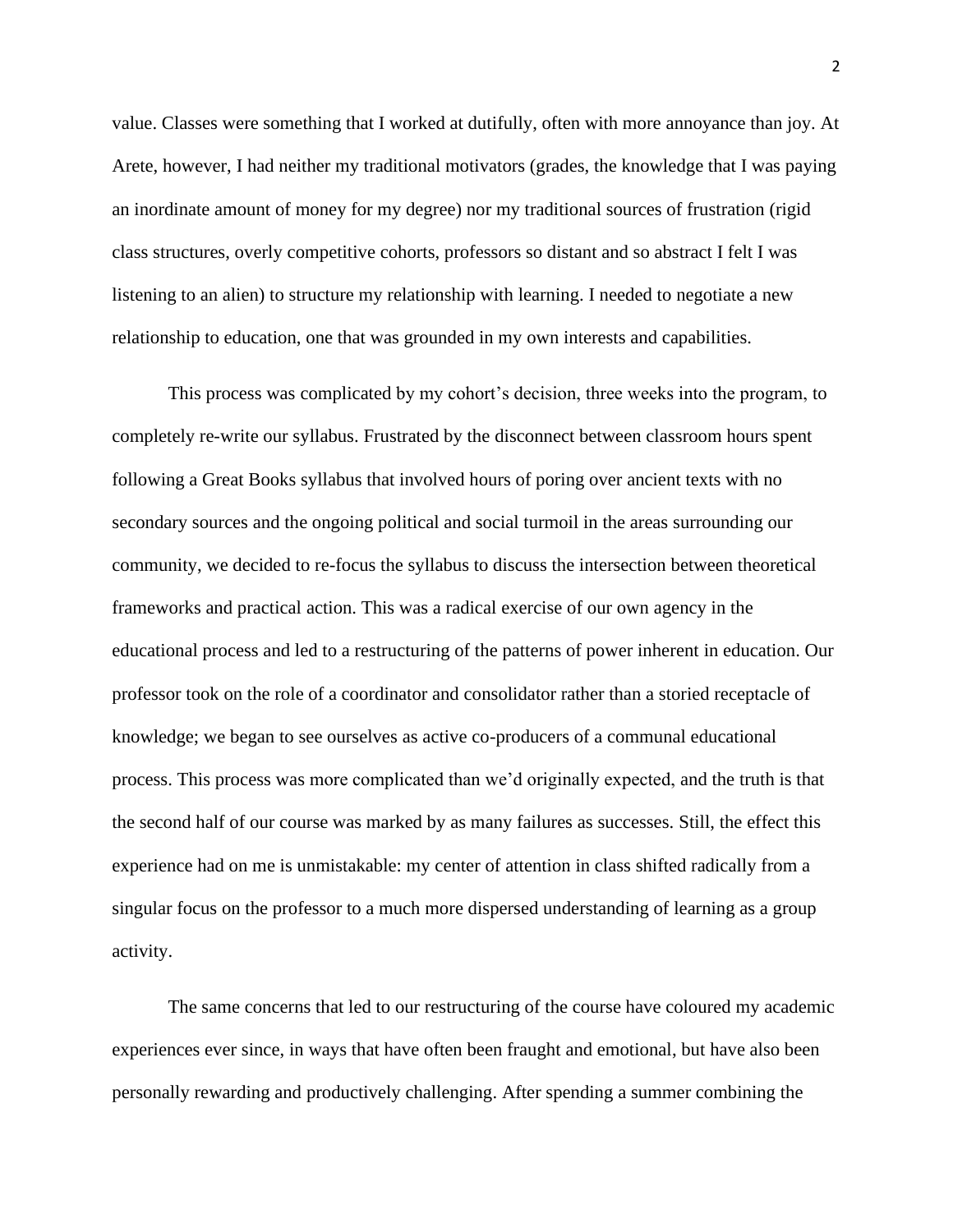academic and the personal, I found it difficult to separate them again upon returning to Western. On the one hand, I finally began to realize which topics truly interested me and to develop my own academic and creative interests and find ways to combine them. But, I also found it difficult to divorce my emotions from my classes at times. I spent most of my History of the Modern Middle East class in a rage over the state of Middle East studies, both in general and specifically at Western. Before Arete, I would've been able to navigate the class with a more distant outlook, separating the valuable historical information from the colonial ideologies that frame it. Having spent a summer thinking about the importance of educational spaces on both a personal and societal level, and dealing with my own largely sublimated thoughts about race, I could no longer dismiss the explicitly and implicitly imperialist aspects of the course—even though doing so would have led to me to a higher grade and a better experience in the course. But, I think that my inability to do so, and my frustration with the course's shortcomings, reflects the increased value I now have for education. My attitude towards learning has moved away from an unthinking absorption of ideas and skills towards a space for creative and critical work that privileges ideas about access, agency, and purpose.

### **2. Relationship to Land**

Although living with nature is not explicitly one of Arete's pillars, I personally found the prolonged contact with nature to be one of the most affecting parts of my experience. I'd never been particularly comfortable in the outdoors, and I felt that I was too old to become truly comfortable with outdoor activities. Nature was a romantic notion that I understood to be valuable in a self-consciously abstract way, not something that was relevant to my own life. Living outdoors 24/7 for two months meant that I was completely isolated from the urban, cosmopolitan landscapes that I'd always identified with and was forced to reorient myself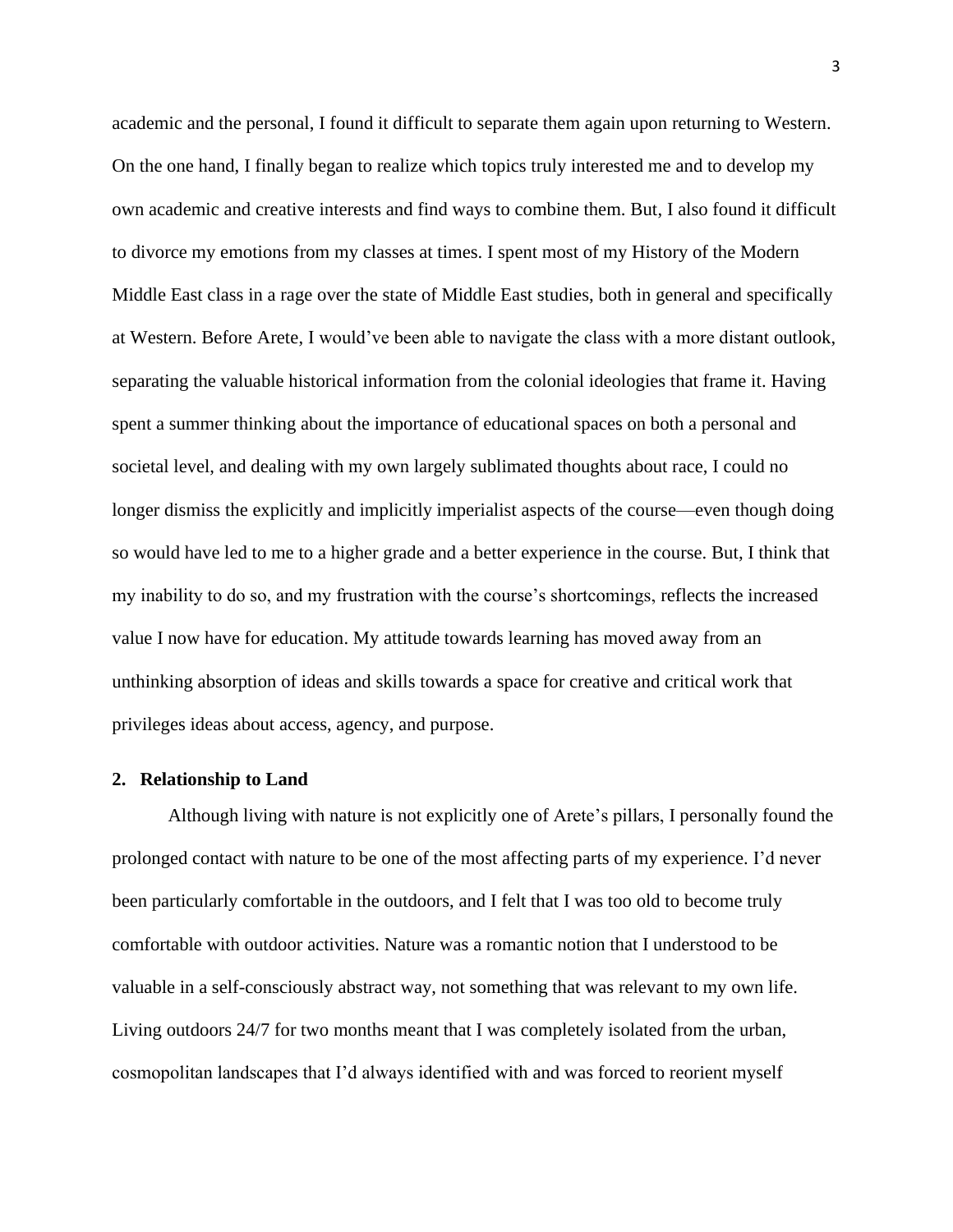without my traditional guideposts, which were as limiting as they were comforting, and to forge new relationships outside the bounds of convention.

I quickly realized just how disconnected from nature I really was. Our resident naturalist quickly diagnosed me with a severe case of "plant blindness," or an inability to distinguish individual plants from a wall of green. Eight weeks later, I could still identify only a handful of plants with any certainty. But, I did gain a new capability for attention to and respect for nature that could only come from prolonged exposure: from the cuts on my legs during the hours spent pulling invasive rose bushes out from the roots to the long hours spent planting seeds and watching them grow to the joy of harvesting those same plants for my dinner. I no longer feel that I live a life apart from the nature around me.

Particularly interesting to me was an essay called "A Native Hill," written by Wendell Berry, a famous South Appalachian writer. In it, he writes about his choice to return home to Kentucky, his rediscovery of the landscape around him, and the re-integration of his identity with his local nature. I've read this essay five times now, and every reading leaves me feeling excited and disturbed, wondering where my own native hill is and whether I would even be able to recognize it if I ever came across it.

# **3. Labour**

Labour was divided into three main sections: gardening, maintenance, and kitchen work. I was most interested in maintenance work, but I secretly feared that I didn't have the strength for it. Within the first two weeks, I realized that, far from being a chore, labour was the highlight of the day for the entire cohort. I spent most of my time at Arete working as part of the maintenance crew—I was happy playing with power saws and cement mixers, drawing designs for the freestanding roof.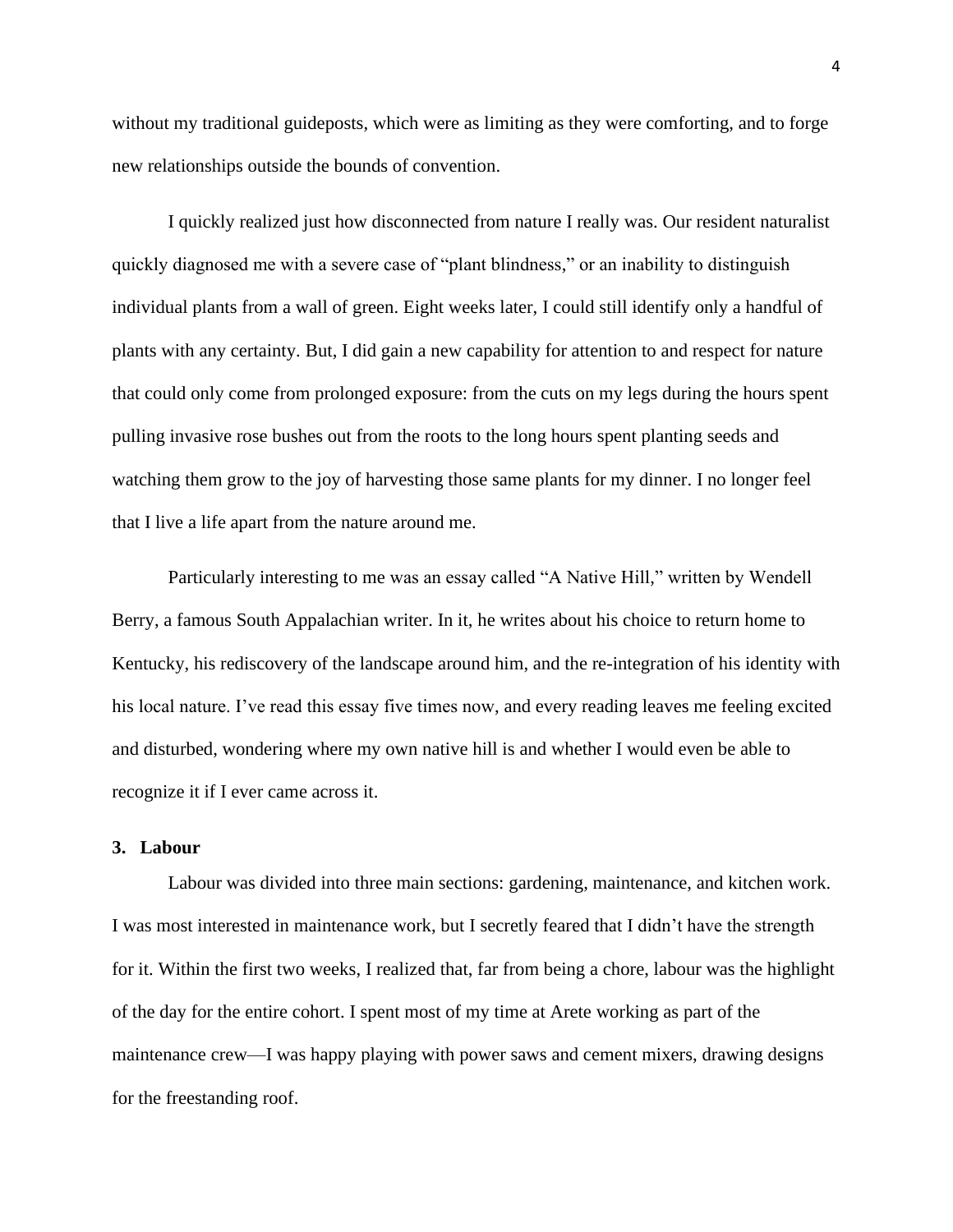The major project of the summer was a freestanding roof covering an outdoor freezer. Building the roof took about six weeks. Every member of our cohort worked on some stage of its creation, but I'd worked on it for so long that, at some point, I'd gained some feeling of ownership over the process. It was such a huge project that I couldn't even imagine implementing it at first, but by the end of the summer, I had been the one to design the shape of the roof, calculate all the measurements, and plan out our installation. For the first time, I felt a sense of absolute responsibility to the community: if I'd done everything right, then the project would go well. But, if I was wrong, it could mean a major loss of time and resources or even major injury. I checked and double checked my calculations anxiously, and on the day we were raising the frame of the roof, we decided I should stand on top of the freezer roof and direct the other maintenance workers. Thankfully, all went well, and the Arthur Morgan School campus will now be home to our roof.

In my free time, I took on an additional task: taking apart, cleaning, and putting back together an antique blower in the forge. I knew from the beginning that it would be a thankless project. The blowers were so old that there were no surviving operations manuals. At first, I told myself that I was primarily interested in fixing the blower so I could work in the forge. But, the truth is that I wasn't much interested in blacksmithing, which I found tedious and hard on the ears. Yet, I wasn't willing to abandon the blower, even though I quickly came to realize that I wouldn't be able to finish the project during the summer. Nor was the process of working on the blower particularly rewarding: it involved hours spent greasing bolts in the hope that one of them would be kind enough to come loose. A product of my generation, I'm usually much more comfortable doing ten things at once than doing a single thing for long periods of time. The hours I spent in the forge working on the blower created a space of forced mindfulness.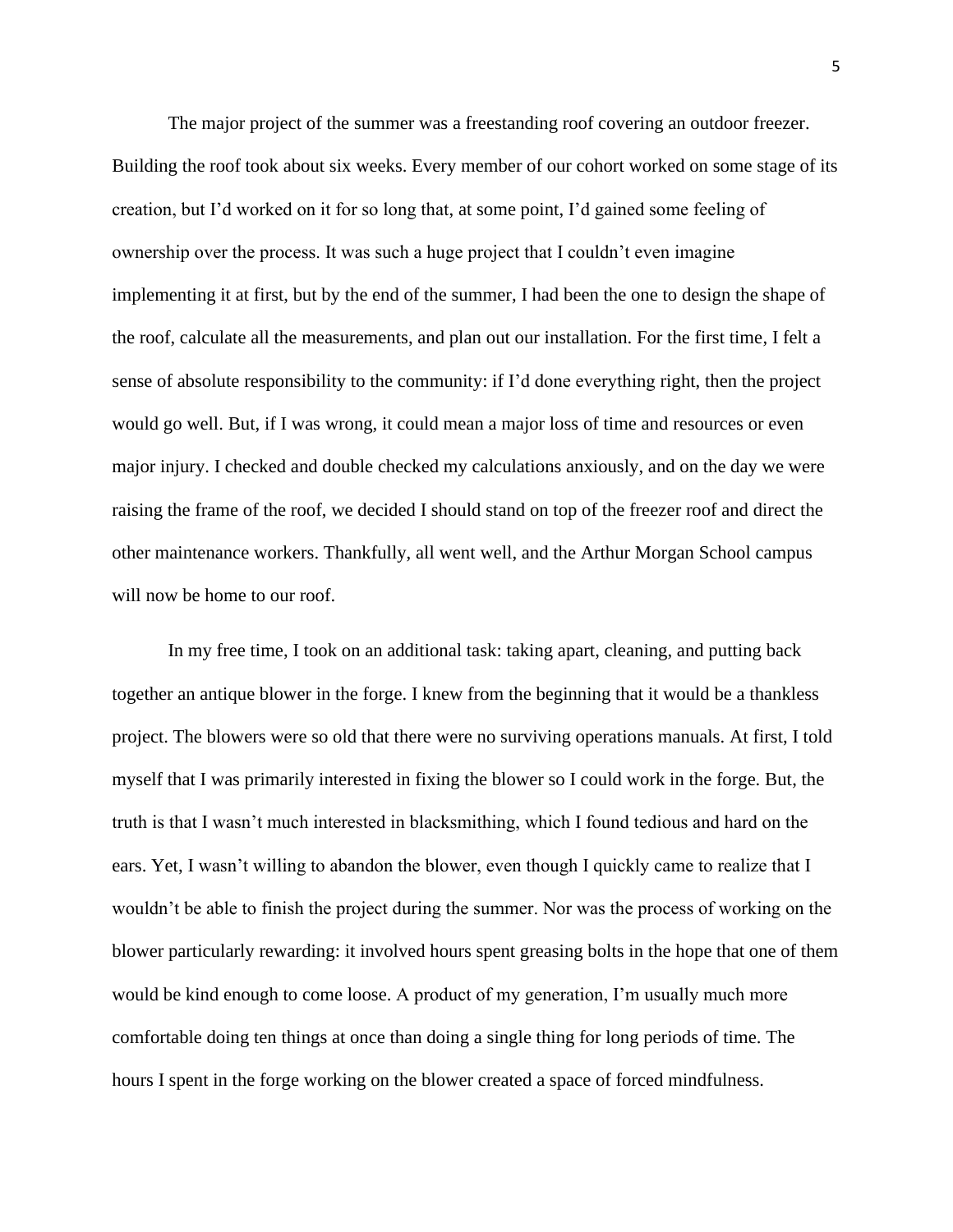For most of my life, I'd never really considered myself someone who could "do work." I didn't consider my academic efforts real work, nor did I think of my summer office jobs as particularly valuable labour. I idealized the idea of service-based manual labour as the only form of true work, even though I knew little about it and had never seriously considered pursuing my interest. My parents had both come from poor, working-class families: for them, escaping manual labour and getting into university was a victory, but for me it had become a source of anxiety. I felt that I was part of some privileged class entirely separate from the real world (nature) and from real work (manual labour). Working at Arete allowed me to explore the trials and rewards of manual labour, learn to invest myself physically in the projects we undertook, and strip away some my anxieties and romantic notions about physical work. It also made me understand how arbitrary some of the distinctions I'd made be intellectual and physical labour were: going to class after three hours of manual labor made me realize the physical stresses of sitting in a lecture for three hours, and I began to notice that the repetition and focus of manual labor both required and encouraged serious intellectual exploration.

## **4. Self Governance**

Going into Arete, I was most interested in the concept of self-governance. I've always been resistant to rules, especially rules that I feel I've had no say in choosing. At the same time, I've always been involved with student councils and interest groups, interested in the idea of creating specific spaces and communities. Arete's radical commitment to isolation and selfgovernance provided an opportunity, for the first and possibly last time in my life, to be completely responsible for the shape and culture of the spaces I live in. The task we set out for ourselves, to create a society within those eight weeks that was completely equal, intentional, and sustainable, was monumental. Failure, in some way, was guaranteed.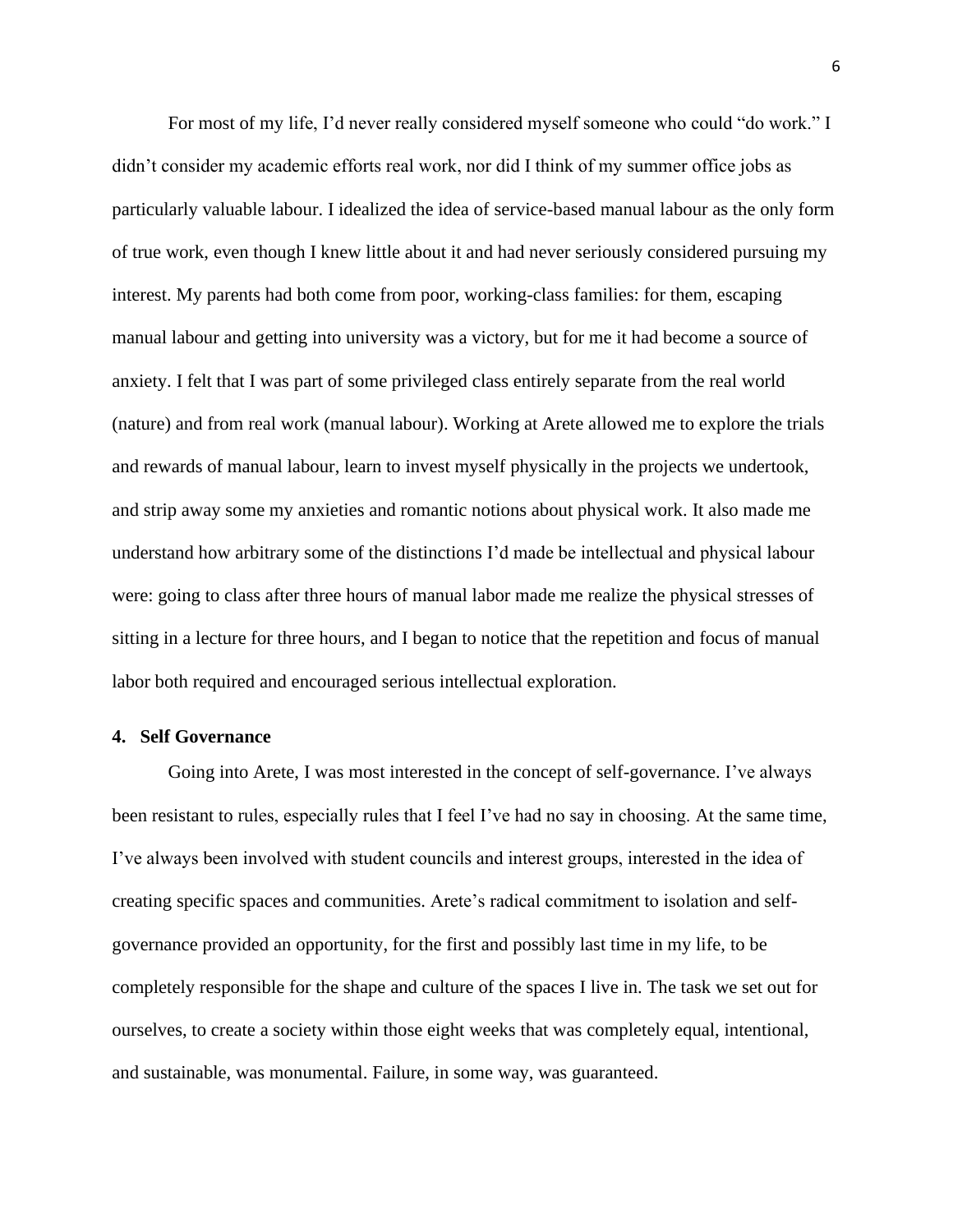From our first self-governance meeting, where we aimed to set out our isolation and technology policies, it immediately became clear that self-governance would be the most difficult part of our experience. We began eagerly, trying to find new ways of speaking and organizing meetings that would disperse power more evenly. We used a speaker's list, decided every decision would be made by consensus, and created a system of hand signals to quickly communicate acceptance, rejection, and reservations. In terms of our actual policies, we often hesitated between choosing to commit absolutely to our values and to preserve individual freedoms. Although we all wanted to limit our technology usage, different people had different needs and limitations, and None of us felt comfortable forcing others to cut themselves off from the outside world. While our compromise (only allowing technology usage before breakfast and after dinner and only in two specific rooms) was meant to balance radical experimentation with individual freedom, it eventually devolved into a slightly surreptitious re-enactment of the exact patterns of behaviour we'd been trying to break. I'd oftentimes find myself sneaking off during lunch to check my phone and even, to my shame, re-downloaded Snapchat to check my messages.

This isn't to say that self-governance was entirely a failure. Certain decisions we made we were able to follow through on completely. Our decision to eat only what we could grow or what we could certify was grown locally and sustainably was one that we all felt strongly about and one that we stuck to despite the vast limitations it placed on us. Arete is not a particularly rich program, and locally sourced organic produce is prohibitively expensive: we formed a committee to plan out how to make our meagre funds support our food decisions, but even so, we were often left for days with certain food shortages. Many of us got used to eating less than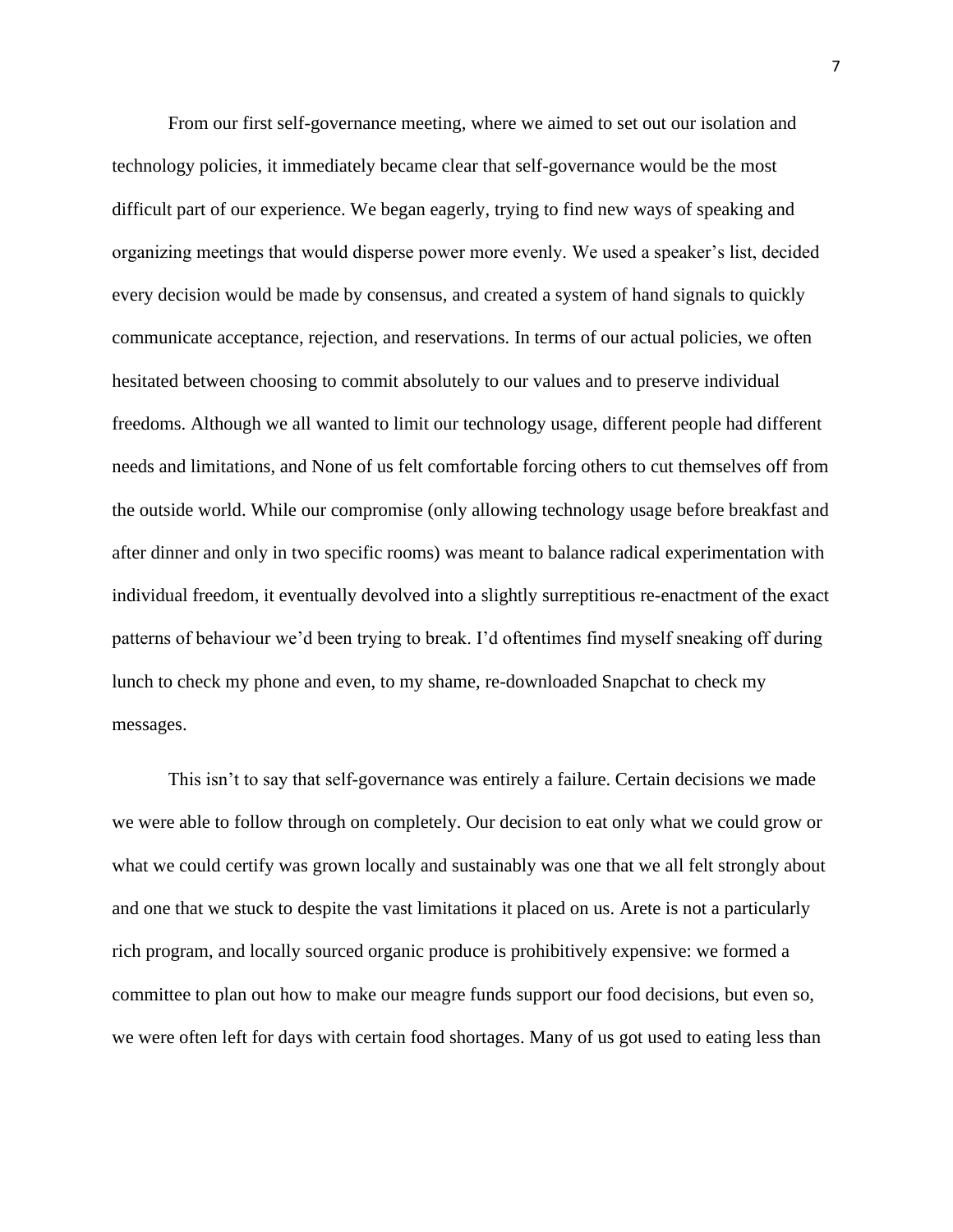we were used to, although the food was certainly much healthier and could rival any farm-totable restaurant for taste.

One central theme throughout our self-governance experience was the intersection of the personal and political. We were keenly aware of the political nature of our self-governance work, and in light of the contemporary political issues during the summer of 2018 (most importantly the Muslim Ban and the beginning of the migrant detention camps) we were particularly attentive to issues of race and class. Our academic work had also made us particularly interested in the idea of "taking up space" and wondering who should take up space and when. For many members of the cohort, this led to self-consciousness about how often they spoke. It led to tension about "blocs" forming in the cohort and the expression of privilege in our cohort. I think it was no coincidence that the three girls with the most confidence and authority in our selfgovernance sessions all came from expensive, prestigious universities. I think it was no coincidence that the two girls who expressed the most frustration as to their voice being unheard in self-governance spoke English as a second language. But, I do believe, given enough time and resources, that we would have found some way to mitigate, if not erase, these differences.

I spent much of my time in self-governance sitting silently. Oftentimes, the facilitator for the meeting (a position we alternated every meeting) would have to go out of their way to make space for me to speak, either by calling me out directly or repeatedly asking for those who'd stayed silent to make a statement. I'm not sure if my silence came from insecurity or arrogance. I've often justified my silence, even as it cost me participation marks and put me at odds with my friends and professors, by saying that, if the matter had been important enough, interesting enough, personal enough, I would've opened my mouth. The truth is that my grades could weather the loss of a few participation marks and that I was crippled by a fear of seeming stupid,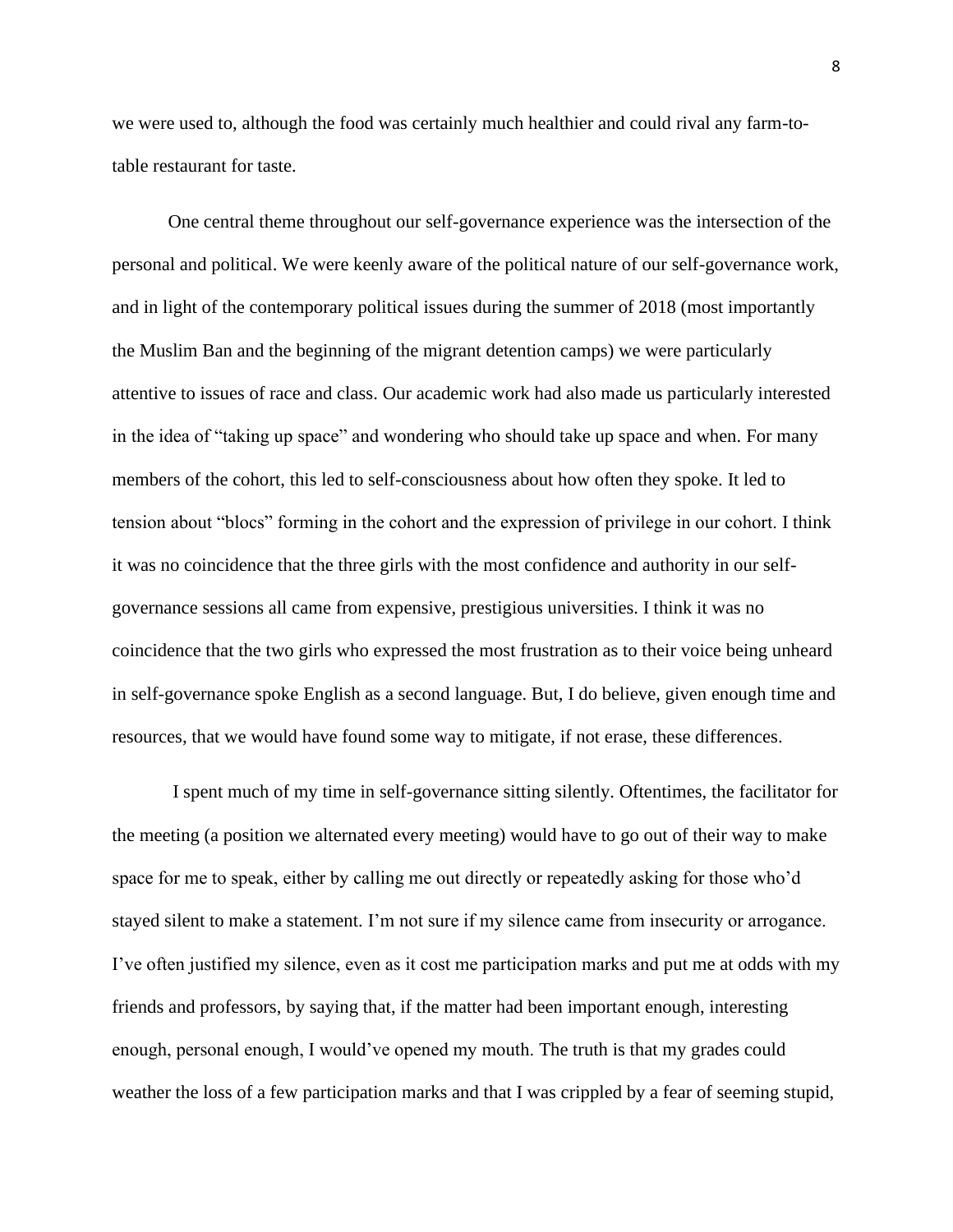of saying something to betray my own persistent uncertainty about my literature studies and my place in the university.

Certainly, I was intimidated by the many Ivy League students in the cohort. Next to them, I felt inarticulate and boorish, incapable of grasping the high-minded ideals of Arete. But, the truth is that these people were my friends and many of them had said and shown repeatedly that they valued my opinion. At the same time, there were others in the cohort who had far less privilege than I did: less education, greater financial responsibilities, more intense racialization and marginalization, even the comparatively mundane insecurities that come from being younger and in an earlier stage of their degree. At several points, I could have intervened to ease the burden on them, leveraged my comparatively comfortable position to help make space for them in our cohort. For a long time, I told myself that I was not "good representation" anyways (too pale to really count as Middle Eastern, too Middle Eastern to count as a feminist, too femme to really count as queer) and, consequently, that I had no responsibility to others like me. Later, I told myself that my silence was its own subversion and that I was contributing in my own way by living as honestly as I could. At Arete, I realized that my neutrality in self-governance, my desire to remain close friends with everyone instead of taking sides in an argument I was tired of living, meant that others were silenced at moments where I could easily have made room for them to speak.

I began to push myself to speak more often in self-governance. I chose to put myself forward as the Recruitment Committee Chair and continue my involvement with the Arete Project in a major way throughout this past year. I spent a lot of my time in that role dealing with existential questions about the Arete Project that I hadn't expected to come up, due to the decision by Laura Marcus, Arete's founder, to separate herself from the Blue Ridge Session, and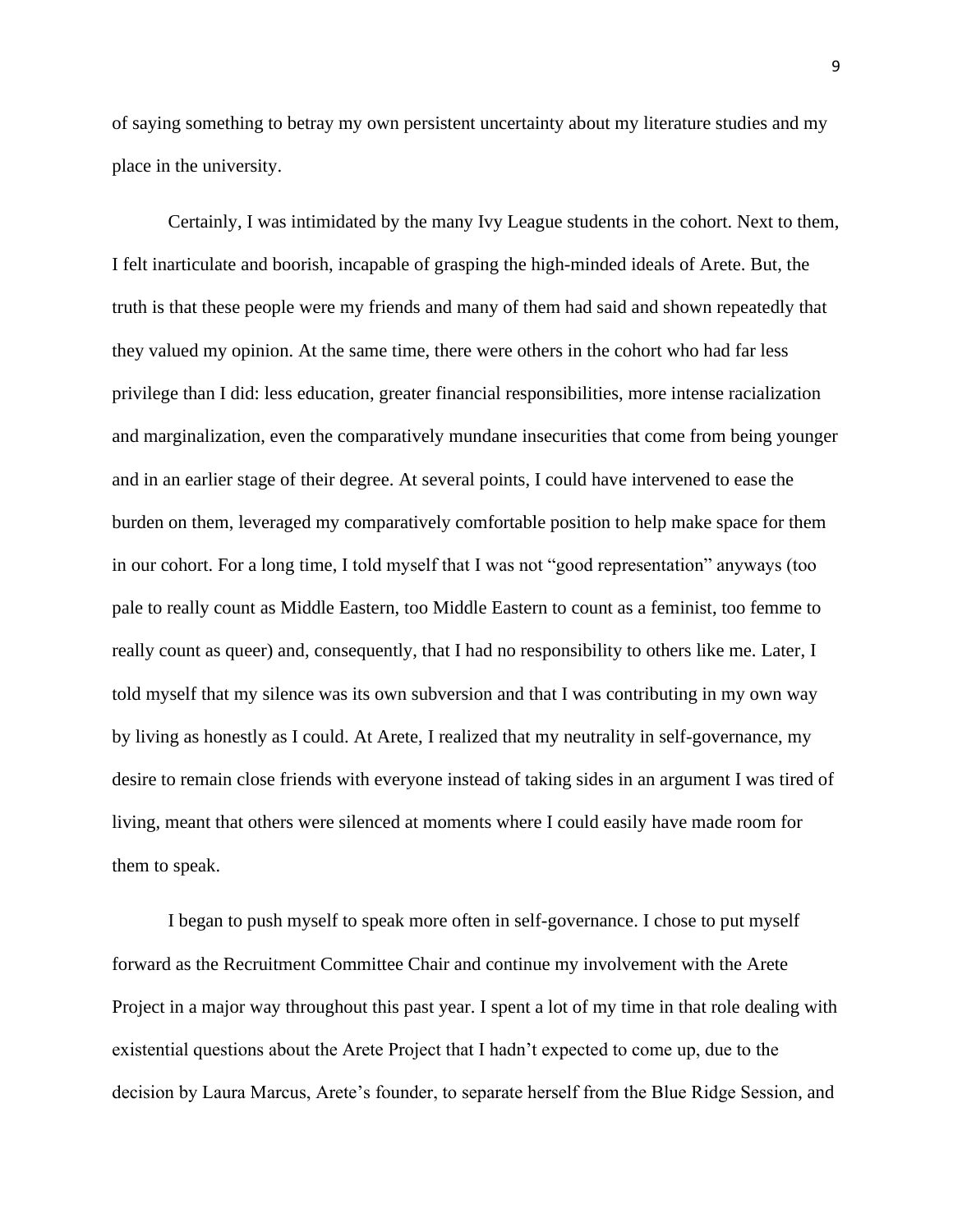even more time arguing for the ideas of the people on my committee, sometimes against Laura Marcus herself. I still find myself mute and resistant in many of my classes, partially because the university continues to give off a discipline-and-punish aura that was, thankfully, lacking at Arete, but my confidence and passion for community organizing, as well as my knowledge about the kinds of roles that I can play in public spaces, have greatly expanded. I also find that I have become much more articulate about my emotional state than I ever was before, which has been greatly helpful in my personal relationships.

## **5. Self Image**

Spending two months completely separated from all my lifelong frameworks, in a space where all interactions felt intentional and where every relationship was looked at with a critical lens, forced me to come to terms with my self-identity and self-expression. Like most people, I perceive a gap between how I think of myself, how I try to present myself, and how I think others perceive me. I am hardly unique. I'd never been bothered by the fact that I wasn't seen as a serious student or a capable organizer. In fact, I rather enjoyed the disconnect— or, at least, I'd convinced myself that I did. Partially, this was motivated by my continued discomfort and disinterest in traditional discourses about "leadership," which I think are fundamentally opposed to service. I've never understood the desire to be seen as an authority, either in terms of knowledge and experience or hierarchical leadership, and I was overcompensating by refusing to take on any sort of intellectual responsibility.

The parts of my personality that most people focus on—the risk-taking, the reticence, the sexual openness, and the inability to focus—are certainly important aspects of my personality. People connected me with those ideas because those were the aspects of myself I was comfortable presenting. At university, I drew some enjoyment from occasions when people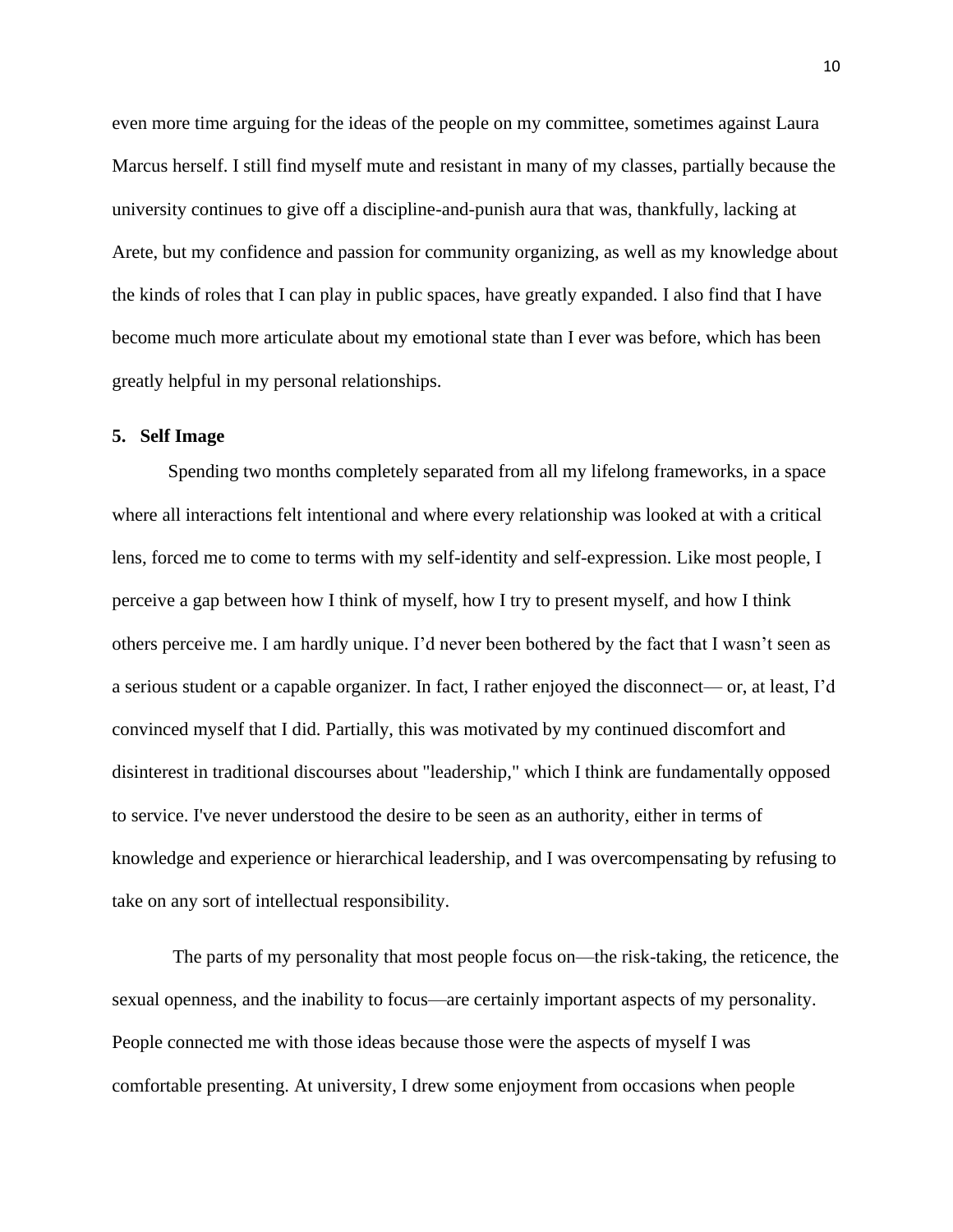would dismiss me out of hand as a loafer, more interested in jokes than work, or as an unwilling student completely unaware of the course, its requirements, and the ideas discussed in class. Because most university work is individual and seen only by a professor or TA, people's opinions of me didn't really matter, and I could comfortably sit at the back of class without anyone ever asking me what I thought of the lecture. But, at Arete, there was a much more personal relationship with my cohort members, who fulfilled every interpersonal role imaginable and who worked with me in a variety of circumstances. For the first time, I began to realize just how limiting the way I presented myself really was.

During a casual conversation about re-structuring our syllabus around student-led seminars, I joked that I wouldn't have anything to contribute because I made sure to never know anything. A nearby friend responded by saying, "I'm sure you'd have interesting thoughts if you tried hard enough." If I tried hard enough? I was sure I'd been having interesting thoughts all along, even if I'd kept them mostly to myself. At a campfire during our four-day-long backpacking trip, we played a game of superlatives and, halfway through, my friend Rachel told the entire cohort that they felt I was being represented in a one-dimensional way and that other parts of my personality were being ignored. It was a vague and high-minded statement, but we all knew what they meant: everyone should stop joking about sleeping with me. A weak voice from the back of the cohort said, "Fun fact: Rose is actually really good at math!" I laughed off the incident, but I was sullen and preoccupied the rest of the night—I hadn't realized that my joking nature and openness about my experiences had overshadowed the rest of my personality.

I don't actually think any of the other cohort members think I was stupid, and by the end of the summer, I was much more open about my ideas and capabilities. I realized, though, that I myself had "trained" them to only interact with me in particular ways and that the patterns of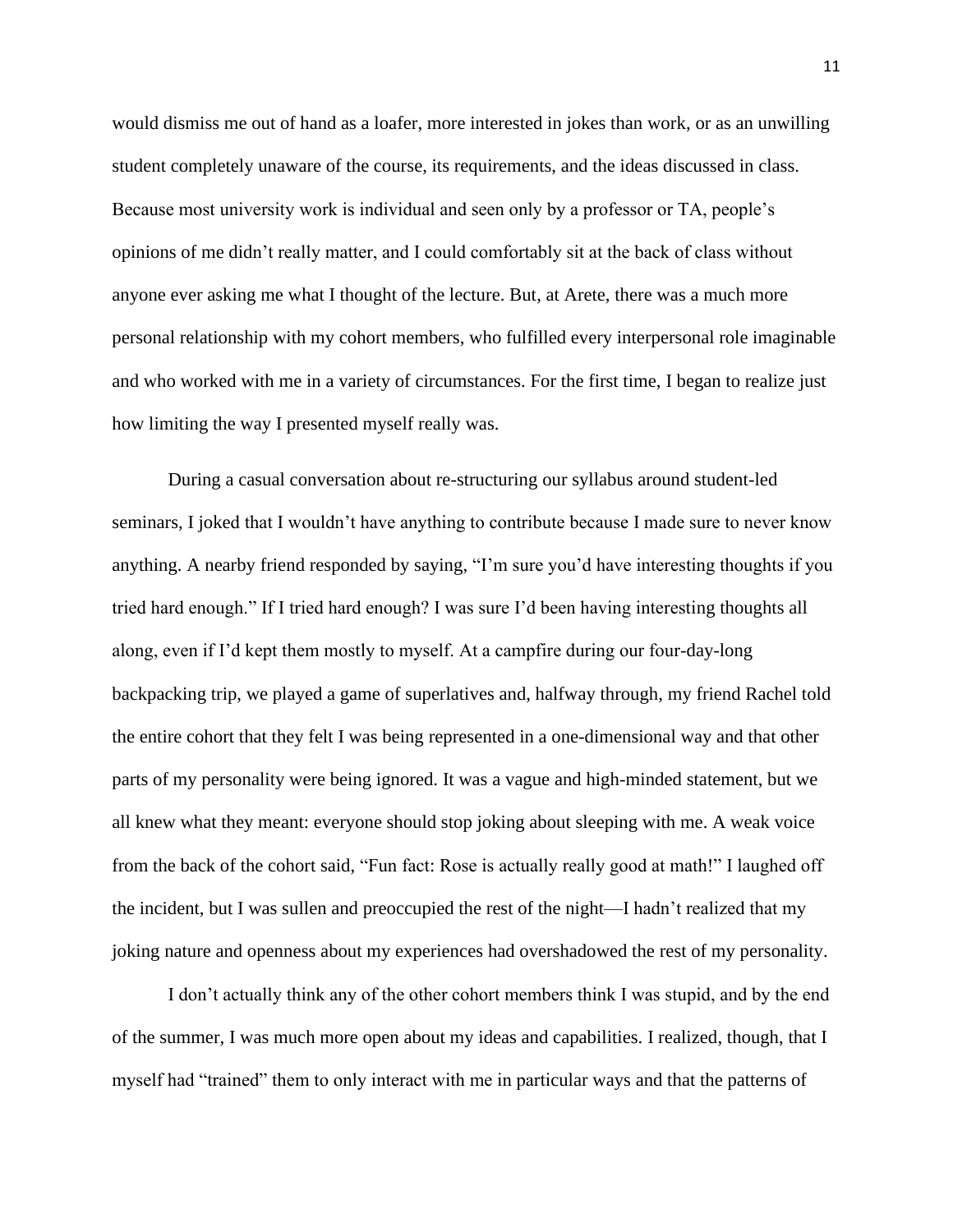behavior I had encouraged, all the while telling myself I didn't care or found them funny, were beginning to limit not only myself but my entire cohort. After all, half the point of Arete was to create a community where we can expect availability, support, and investment from each other; if I was actively hiding or diminishing my ability to contribute, I was doing more than just sabotaging myself, I was hampering the entire cohort. So much of my life and my energy, I felt, had been wasted rebelling against social norms that I found stifling. At Arete, many of these norms were immaterial, completely disregarded now that we were separated from greater society, from the messaging of the internet and the telephone, from the gaze of men, from the rhythms of the city. Yet I was still trapped in the angry, insecure patterns I had brought into this space with me.

Learning to take and present myself seriously was and continues to be a complicated process. This change in attitude was possible because my cohort had created a community where high performance and investment were expected from everyone. In that environment, I became increasingly conscious of the ways that I was signalling to people that I was not willing/able to fully contribute to our work, and this realization has bled over to many of my other day-to-day interactions. I'd always idealized silent competence, but at Arete, I realized that there needs to be a middle ground where I can be honest and generous with my capabilities in a way that supports myself and my community. How this has translated to my behaviour, I'm not exactly sure. I think I have been a lot more upfront with my professors and extracurricular organizers about the kinds of work I am willing to take on and the situations in which I need some sort of accommodation in order to do my best work. I don't think I could've been as successful a Committee Chair if I wasn't so committed to finding new ways to present myself. I am still suspicious of traditional leadership and the hierarchical structures it implies, but now I see that non-hierarchical structures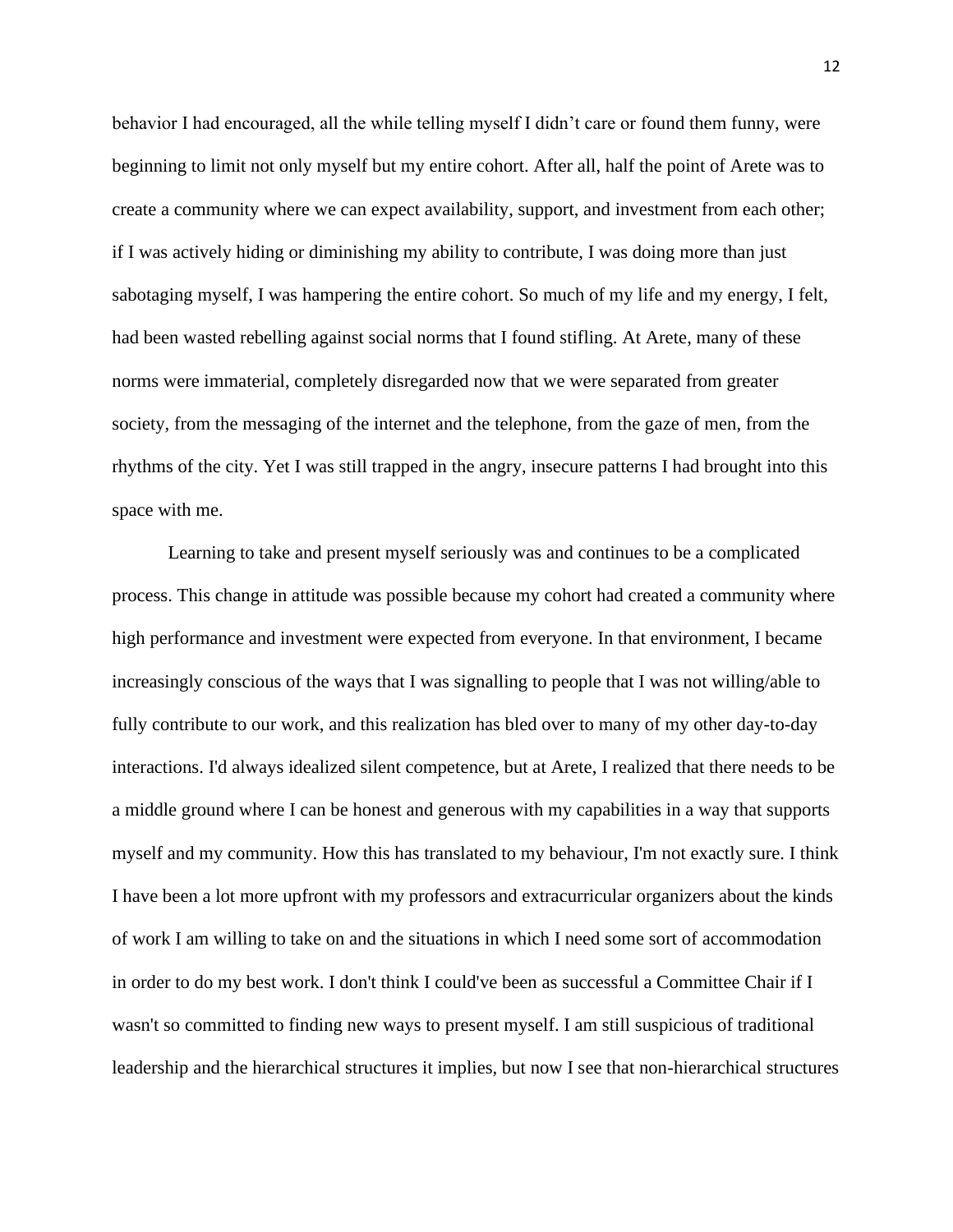come not from a place of refusing to acknowledge skills and abilities but from a place of honesty and mutual investment.

### **6. Presentation**

A year after handing in my summative report, I returned to my memories of Arete to put together my CEL Presentation during the COVID-19 quarantine. The two situations felt both similarly and vastly different: the pressure and isolation were familiar, but the images of Arete's wild landscape and the intimate ways of living with my fellow cohort members inspired an intense longing in my new, isolated situation. Given the organizational split from Laura Marcus, the funding crisis, and the cancellation of our 2020 Summer Seminar due to the COVID-19 crisis, the future of Arete seems increasingly uncertain. As one of the alumni that has been involved in transitioning the Blue Ridge Session into its new, independent form, my thoughts of Arete had been tinged with stress and anxiety related to this transition. Returning my own experience at Arete helped to remind me why I was continuing to invest my time and energy in this project and why it is so important to find a way for the Arete Project to continue existing.

One challenge of putting together a presentation was finding images and documents to put on the PowerPoint. Because of our strict technology policy, there were very few photos of our experience at Arete, since no one was carrying their phone or cameras day to day. Reaching out to my cohort members in search of documentation was an interesting experience in tracking the Arete network: many of my friends were again living in Intentional Communities, and some had gotten involved with other Nunnian Institutions after they had left Arete. I was particularly excited to incorporate images of our planning and organizational documents in the presentation, as they were visual and physical reminders of the work we had put into building our community.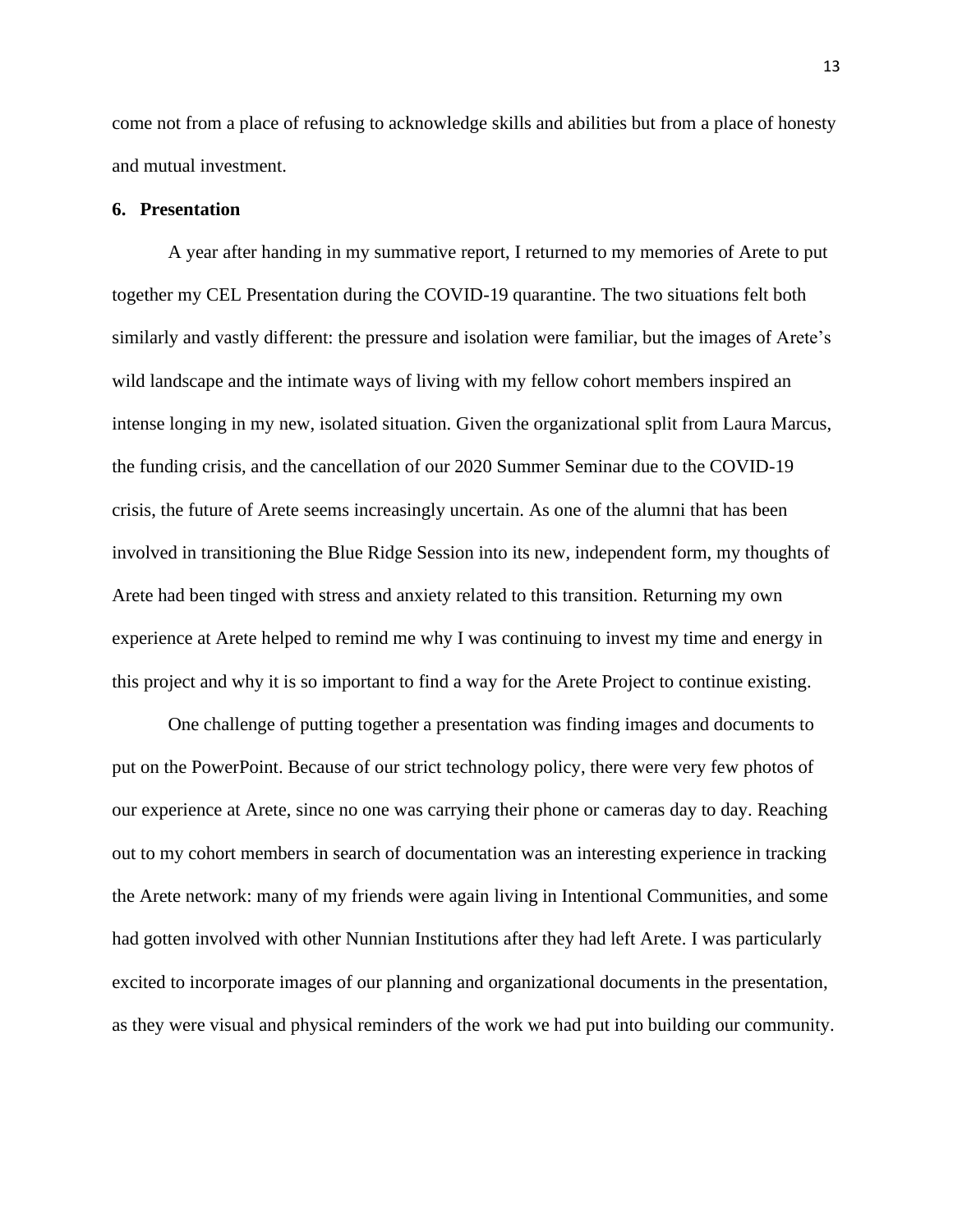Much like with my summative report, I struggled to summarize and describe the Arete experience in the given timeframe. Trying to find a balance between explaining the structures of our daily life, which were complex and informed by a variety of material, political, and personal considerations, and my own reactions to and experiences with the Arete lifestyle was difficult at first, but I quickly realized that the two topics were much more closely entwined than I had at first expected. Putting together the presentation was a valuable chance for me to reflect on the totality of the Arete experience and get back in touch with my cohort. In a moment of anxiety and isolation, it was a particularly striking reminder of the value of community-building and mindfulness.

Working with VoiceThread was also interesting because it allowed me to record and listen back to my slides, rather than present all at once to a group. The chance to "edit" my presentation in this way definitely changed how I communicated my ideas. Given the opportunity to fine tune my diction, I found that much of my phrasing grew closer and closer to what I'd written in my summative report, as that was the most thorough explanation I have managed to form of my experiences at Arete. I am glad to have a version of my presentation that will stay with me as a reminder of my time at Arete.

## **7. Conclusion**

If I had to summarize my experience at Arete in a single word, I would choose the word "inconclusive." Arete was never meant to be a self-contained experience, as it relies on alumni self-governance for its continued operation and it explicitly states that its aim is to prepare students for lives of service. There are certain areas of my life which I can clearly demarcate as having been revolutionized by the Arete experience, such as my relationship to nature, my